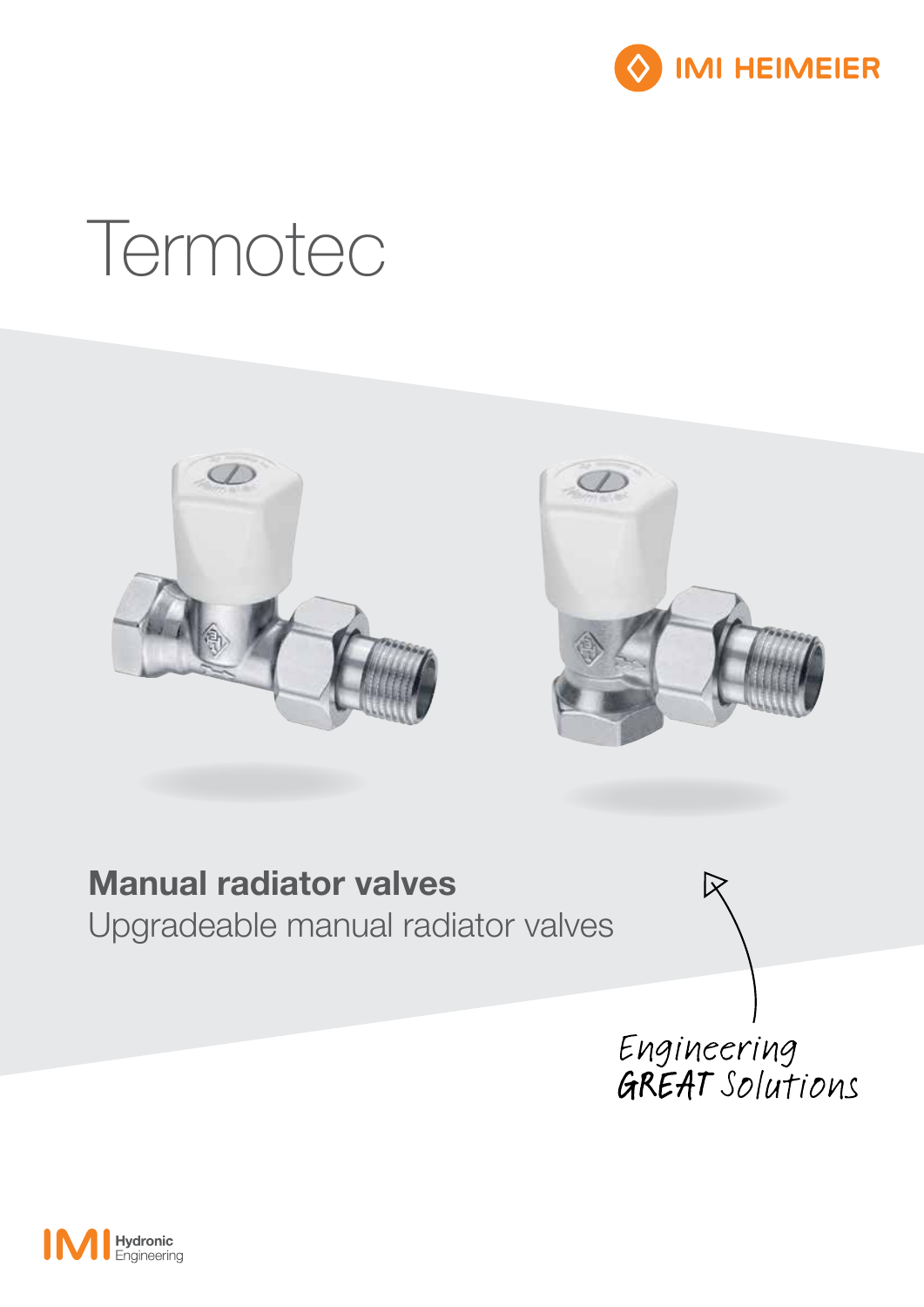## **Termotec**

The Termotec upgradeable manual radiator valve is used in warm water pump heating systems, gravity or low pressure steam systems.

#### Key features

- > Double O-ring sealing
- > Non-rising spindle
- > Can be retrofitted as a thermostatic valve



#### Technical description

Termotec upgradeable manual radiator valves with white plastic handwheel cap, RAL 9016.

Body made of nickel plated brass.

Lengths according to DIN EN 215 Series F.

Non-rising spindle with double EPDM O-ring sealing.

Can be retrofitted as a thermostatic valve by replacing the Termotec insert with a thermostatic insert, see accessories. With a special tool (on request) this changing is possible under pressure.

Can be connected to a threaded pipe, or with compression fittings to a copper or precision steel pipe.

For Termotec, only use the auxiliary, labelled IMI Heimeier compression fittings (label e. g. 15 THE). Permitted operating temperature TB 120°C (248°F). Permitted operating pressure PB 10 bar, low pressure steam 110°C (230°F)/ 0.5 bar.

#### **Construction**

#### **Termotec**



1. Double O-ring sealing 2. Regulation cone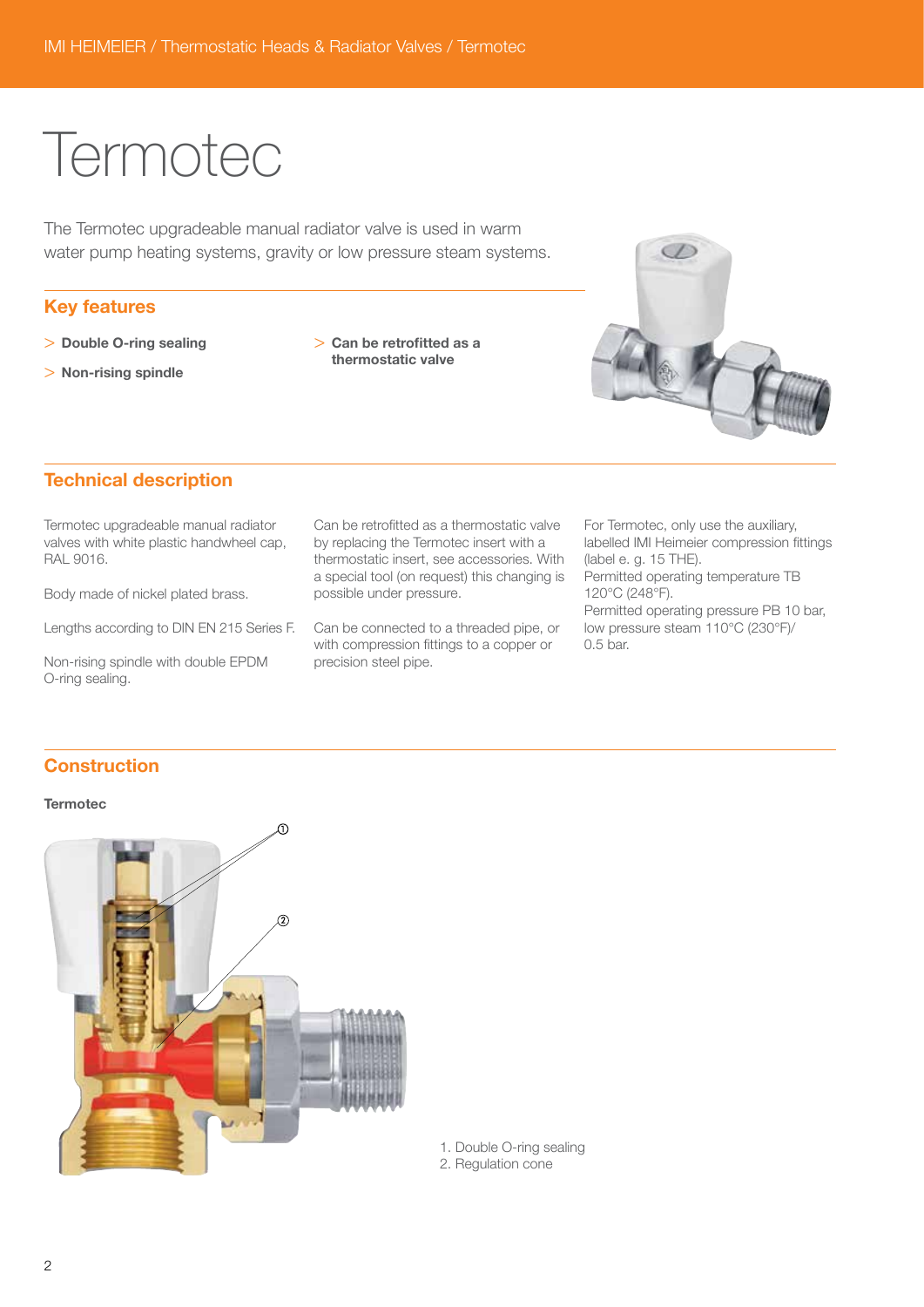#### Application

The Termotec upgradeable manual radiator valve is used in warm water pump heating systems, gravity or low pressure steam systems. With models in angle and straight form from DN 15 to DN 20, the manual radiator valve can be used for a number of different purposes.

#### Note

The contents of the heat transfer medium should comply with VDI guideline 2035 on damage and scale deposit formation in warm water heating systems.

For industrial and long-distance energy systems, see the applicable codes VdTÜV 1466 and AGFW FW 510. Mineral oils in the heat transfer medium or lubricants containing mineral oils of any type lead to strong swelling and in most cases cause EPDM seals to fail.

When using nitrite-free frost and corrosion resistance solutions

with an ethylene glycol base, pay close attention to the details outlined in the manufacturers' documentation, particularly details concerning concentration and specific additives.

#### Sample application



1) Termotec

#### Technical data

#### Diagram DN 15 (1/2") to DN 20 (3/4")



1) Straight

2) Angle